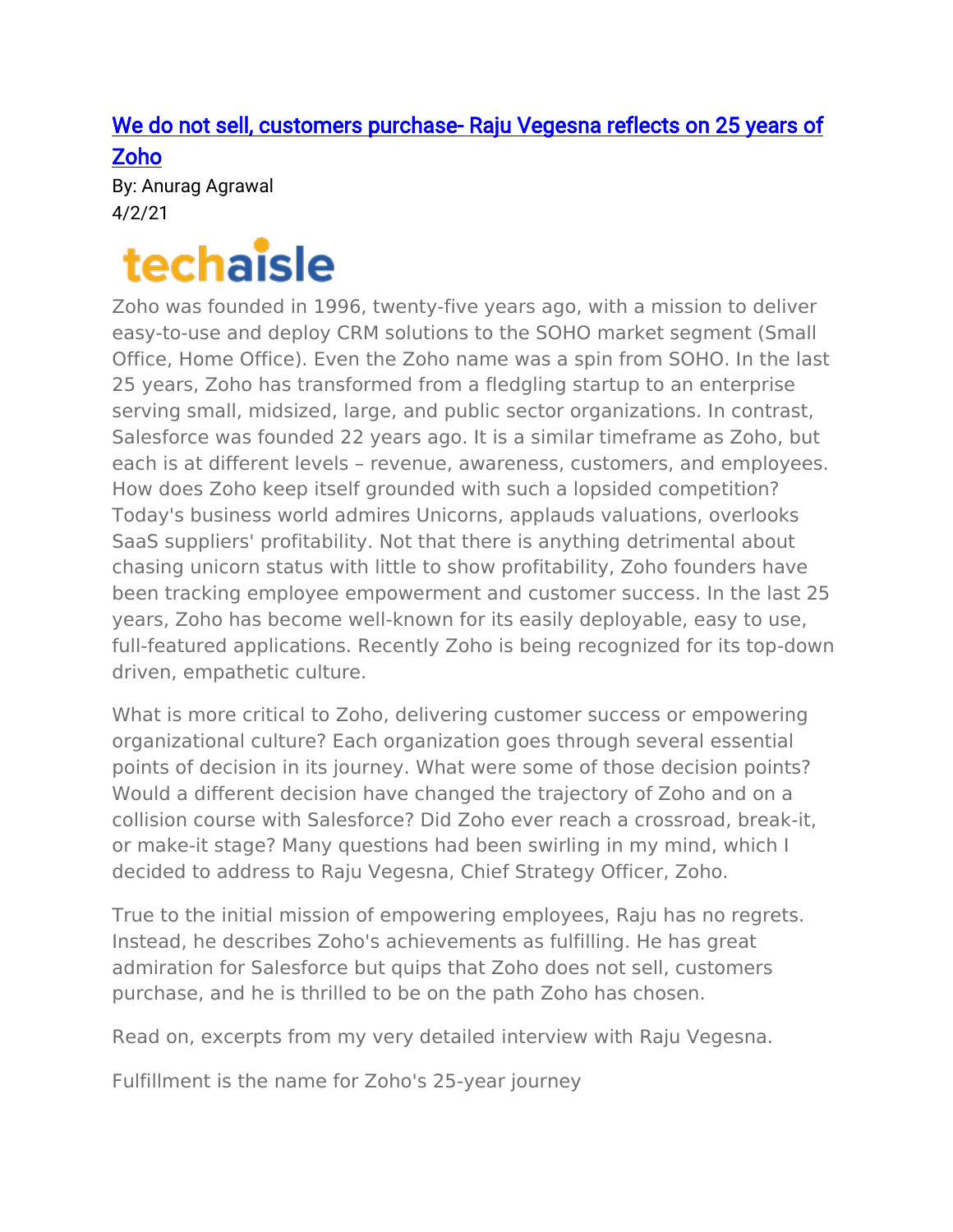Can you describe Zoho's 25-year journey in one word? What is that word? It's tough to describe our journey in one word. There is an internal perspective which is fulfillment. If we do not have that, we cannot have confidence in what we are doing and satisfaction with what we are doing. The feeling of fulfillment started early on and has continued. Even on Zoho's website's homepage, we showcase it as a life's work which is only possible if we inner fulfillment.

Customer success vs. organizational culture

# What is more critical to Zoho, delivering customer success or empowering organizational culture?

We cannot separate customer success and organizational culture. They are two sides of the same coin. If we do not have organizational empathy and that culture right, then it will show up on the customer side. And if we do not have one side right then, the other side is not going to work. We often say, when you have a customer problem, it means you also have an employee problem. These are interlinked - one is external facing, and the other is internal facing. And if you have that inner empathy to humility, it will show up as a positive impact when servicing a customer. And this is ingrained and built into the organization. It is a simple mandate. If it is an employee's responsibility to keep the customer happy, the employee should have the freedom to think and act, and so it has to be built into the organization's DNA.

#### Chasing Unicorns

# How do you keep yourself grounded?

We do not pay too much attention to valuations. We do not think about it. We have been through multiple bubbles, up and down cycles, so they do not bother as much. Then we also realize that the market, to some extent, is biased towards public companies. How often do you hear about private companies? For example, Tableau versus SAS, which is a private company. Or Walmart versus Aldi. There is an inherent bias in the market. Bias puts private companies at a disadvantage because they don't have the mindshare. Why didn't someone hear about Zoho earlier, partly because private companies do not get enough exposure? They are not talked about it because there's no inherent gain for other people. But then there are also a few things that are on our side that public companies don't. So, what, how do we play the advantages. For example, we don't have a timeline and a time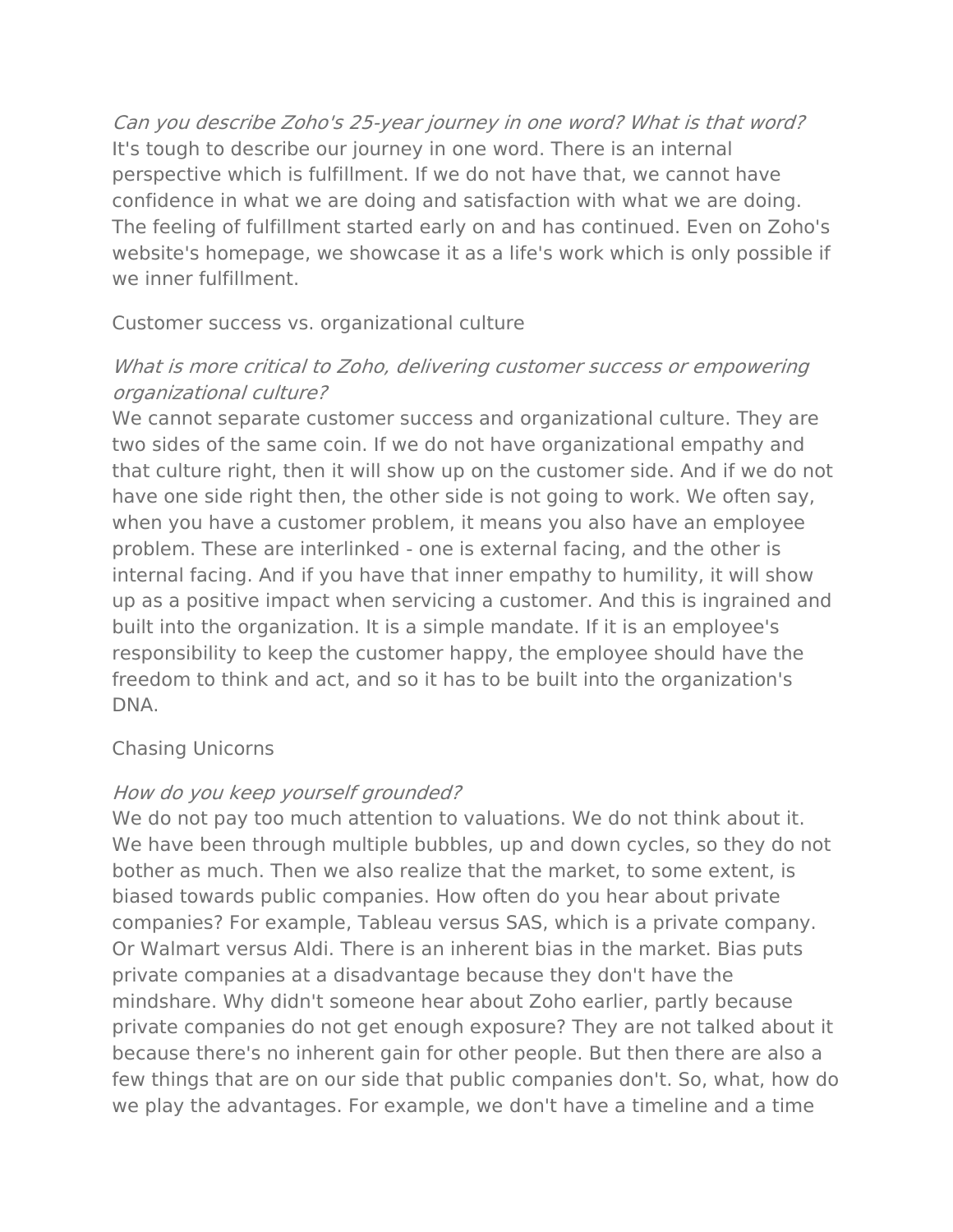horizon to operate. Now we can plan out a decade in advance. Some projects have been in the last 6-9 years in Zoho that haven't seen the light of the day. And when you have a public company running on a quarter-by-quarter basis, they don't have the advantage to plan it out. We try to focus on the process and what is in our control and do it the right way.

#### Critical decision points

# What were critical decision points? Do you think those decisions changed the trajectory of Zoho? What would have happened if you did not make those decisions?

I'd say some early lessons helped a lot. Initially, our primary customers were optical companies. When the telecom bubble burst. We had about 305 customers, of which 300 or 301 of them died. Over a year or two, imagine that when 99% of your customers vanish, you might as well. We had zero debt, and we had some savings. And we had very hungry engineers. We took all the savings and invested in the engineers, and pivoted. Even from the beginning, we always believed in zero debt, which is a crucial reason for survival. Another lesson we learned was that diversification becomes vital for the product. Now we are fully diversified - product portfolio, regions, countries. We don't have a customer that is contributing to more than 1% of our revenue. The exciting thing is that not all the products we created back then exist today, but most of the employees who made the products still exist and are just creating new products. One hundred people have been with the company for at least 20 years, and they are just creating new things.

#### Deciding product roadmap

# How did you decide to develop which apps and in which order?

It's one of the extremely simplest ways to decide. What are the apps that we do not use to run our business? What are the apps that we need to run our own business? And, and if there is a missing piece, we build it. So we believe that if we run our entire business on our own products and benefit from it, other companies will have the same benefits. We have 50 apps now, but I look at the road ahead and say we still have a long way to go. More importantly, can we make the boundaries between these applications disappear and appear as a single application? Why should users pick and choose the apps they want? Why can't everything contextually tie together? Why are there walls? A business may not have segregation between a front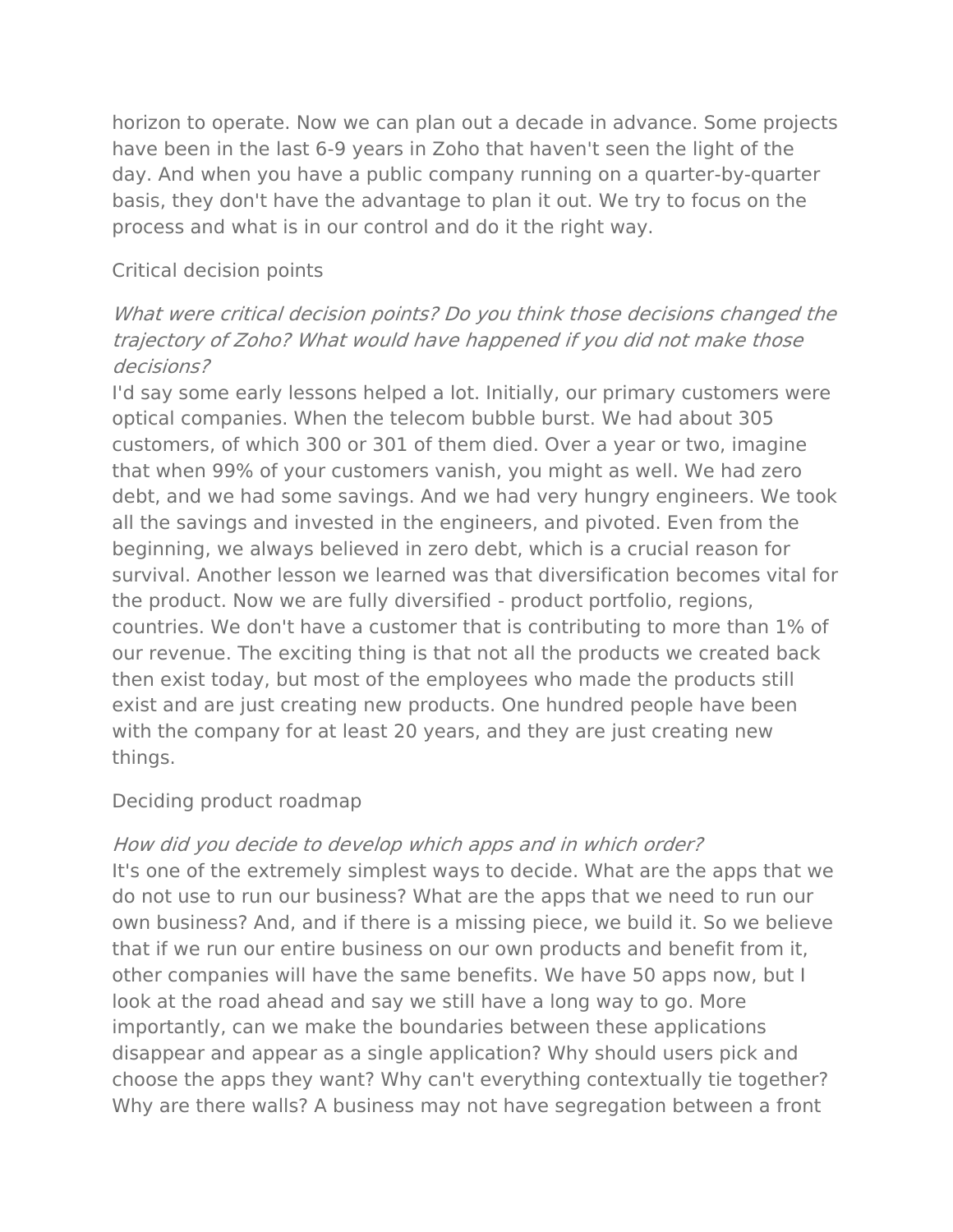office or a back office. Why should there be a separation in software, support, sales system, marketing system, and several vendors that serve the needs? As simple as that. And that segregation has to, and separation has to go away. And that is one of the walls. So, it's a journey, but our tools and the missing pieces define our roadmap.

#### Surviving and thriving

# Did you ever reach a crossroad, break-it, or make-it stage?

Survival instinct comes immediately after the break or make moment. I vividly remember when we pivoted, we created a product to address the IP market. And we demonstrated the product at a Vegas show. We were so tense because our future was dependent on that product. As we kept on demoing the product, more and more people started liking it. And that is when we said; now we have a future. Survival was a priority. And then, later, we started focusing on expansion and thriving.

#### Mentors and learnings

# Who do you turn to for learning and mentoring?

We have a tightly-knit team. The management team has been sitting next to each other for a couple of decades. We go through the journey together. We also learn a lot from external companies. We study companies. How did all the private companies become one of the top leaders, for example, Aldi? Or the makers of M&Ms, which have been around for 100 years. Or how has Marvin Window been successful for the last 115 years? Or take a company like Bata. If you grew up in India, it is ingrained in you but is not an Indian company. It is a company out of the Czech Republic.

Salesforce admiration – purchasing vs. selling, small and enterprise customers

# Salesforce started with a focus on small businesses but pivoted to enterprise customers. Now it is re-engaging with SMBs. Did you ever want to become a Salesforce?

There is one area that I admire in Salesforce. It educated the market about SaS. I have respect for the Salesforce platform on the technology front because they lead the way. But on the sales and distribution model, we decided to take a different approach. We are primarily an engineering-centric company, so and won't be a sales and marketing-centric company—money